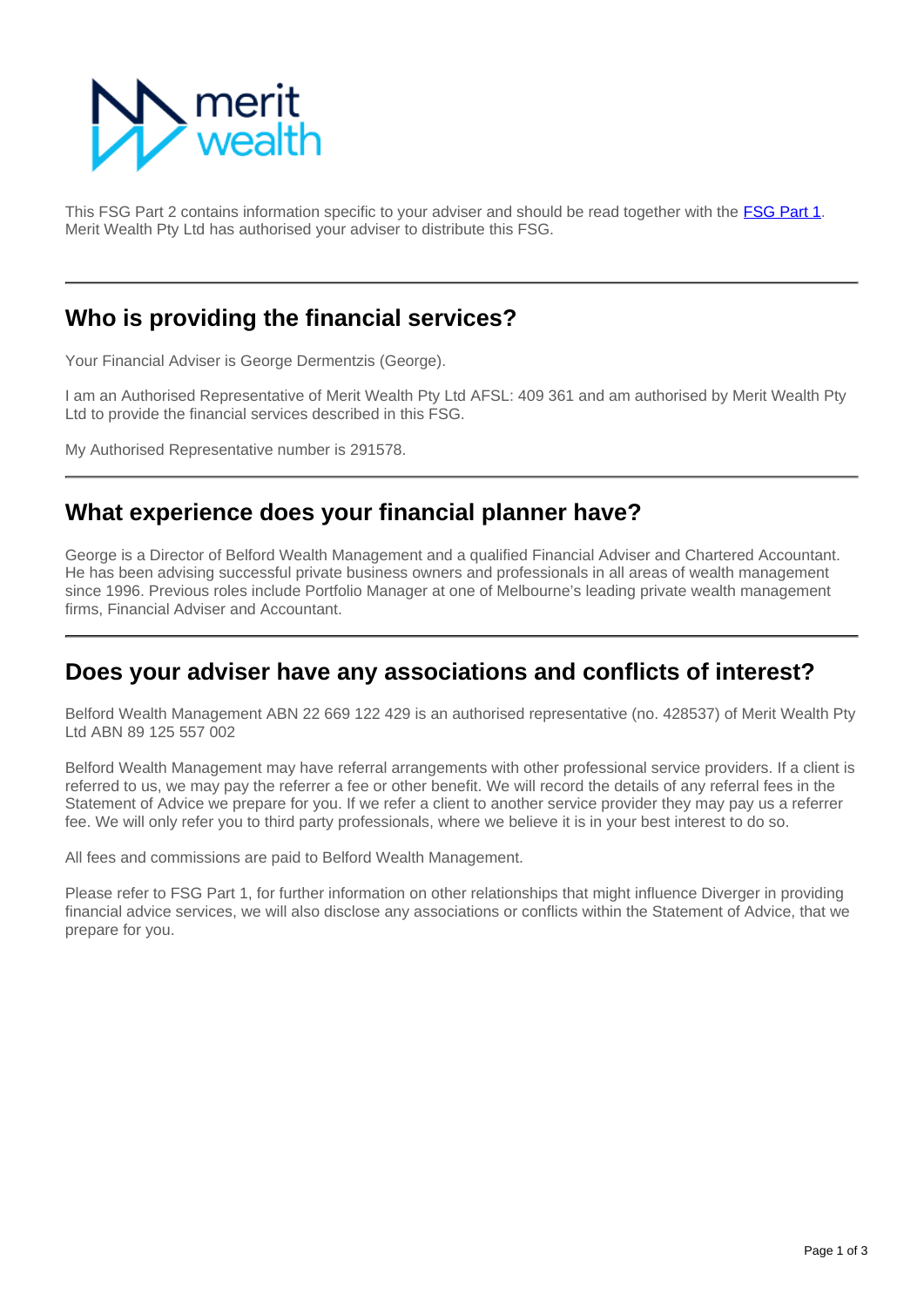# **What qualifications has your adviser completed?**

**Qualification Name**

Chartered Accountant Diploma of Financial Planning Bachelor of Commerce

## **Authorised Products and Services**

**I am authorised in the following products and services:** Deposit and Payment Products – Basic Deposit Products Government Debentures, Stocks or Bonds Investment Life Insurance and Life Risk Insurance Products Retirement Savings Accounts **Securities** Standard Margin Lending Facilities Superannuation Self-Managed Superannuation Funds Direct Equities